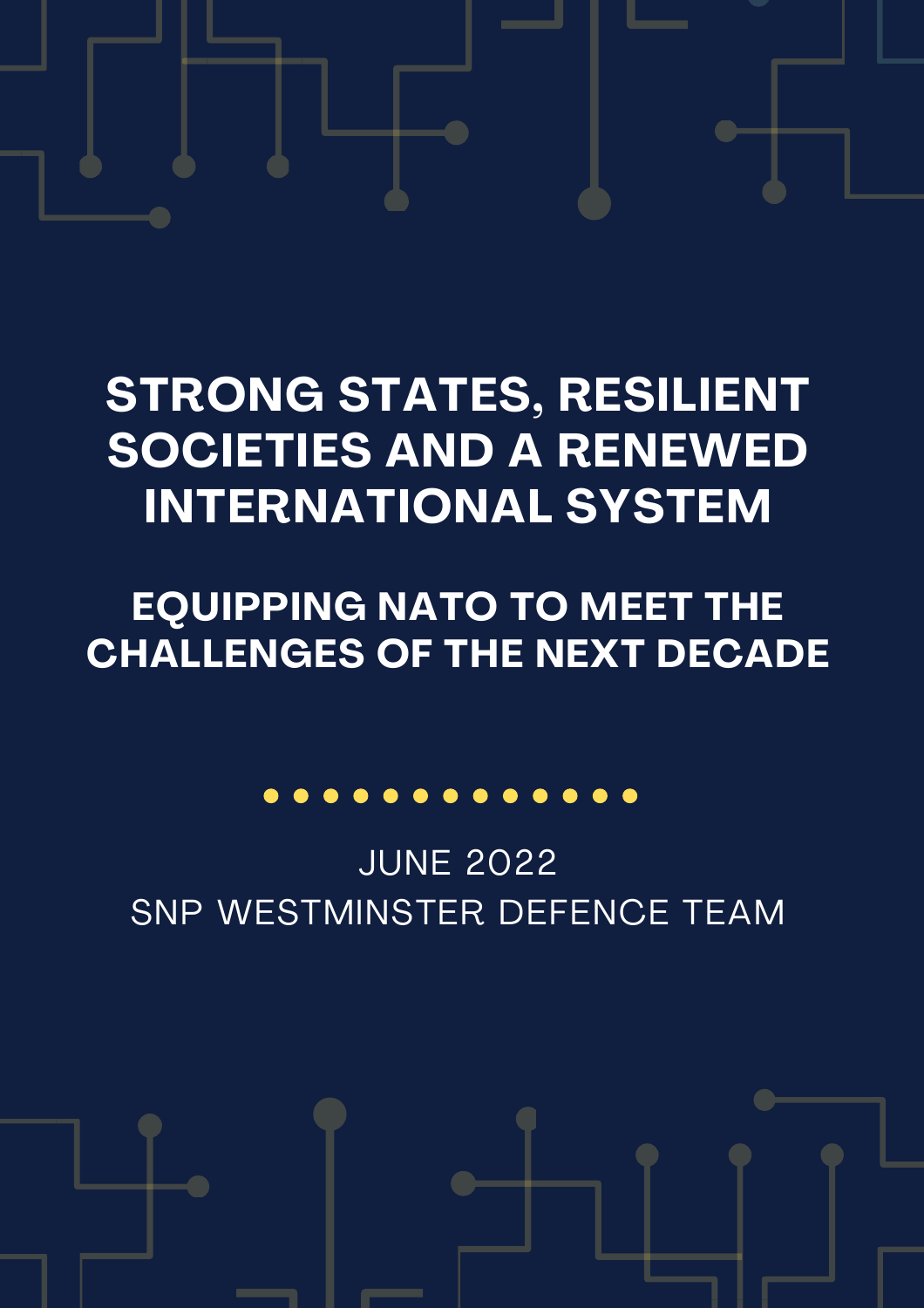### FOREWORD BY STEWART MCDONALD MP



'Today', declared NATO in its 2010 Strategic Concept, 'the Euro-Atlantic Area is at peace and the threat of a conventional attack against NATO territory is low.' Much has changed since then.

A resurgent Russia is currently prosecuting an illegal war of imperialist aggression on European soil, while the Chinese government openly contests the liberal rulesbased order which has ushered in an historically unpreceded era of global peace and prosperity. Our free and open societies are confronted by threats from within and without.

There is no document – no matter how prophetic – that will be a panacea for these problems. At the end of the month, NATO must adopt a strategy which recognises that Allies are in the early stage of a new era of global competition and which signals that the Alliance is committed to tacking these challenges. Below, we make several recommendations for facing up to these challenges at three levels: that of the state, of society and of the international system.

We argue for a clear operational focus within the Euro-Atlantic area with a strengthened and permanent presence on NATO's Eastern Flank, whilst making the case that the defence of our way of life can no longer be the sole preserve of the military when our societies and international system are also under threat. Recognising the vital role that citizens and private enterprise play alongside state institutions in upholding the security and stability of the Euro-Atlantic region, the Strategic Concept should explicitly commit to building society-wide resilience to hybrid threats such as cyber-attacks and disinformation. The 2022 NATO Strategic Concept must also be explicit about the Alliance's interest in upholding and strengthening the rules-based international order and must make a clear commitment to strengthening the waning frameworks of nuclear non-proliferation. The Concept must signal that Allies are willing to take action to uphold these interests and commit the Alliance to being more effective in creating consequences for breaches of international law.

NATO and the European Union are the twin pillars that buttress the Euro-Atlantic security order and I believe that an independent Scotland's interests will be best served as a full and active member of each organisation. Until Scotland secures its independence, I will continue to advocate for the closest possible relationship between NATO and the EU – including pushing for a comprehensive defence and security agreement between the UK and the EU – and will continue to ensure that the SNP remains an engaged voice in the Euro-Atlantic debate now taking place. The moment demands no less.

#### **Stewart McDonald MP SNP Spokesperson for Defence**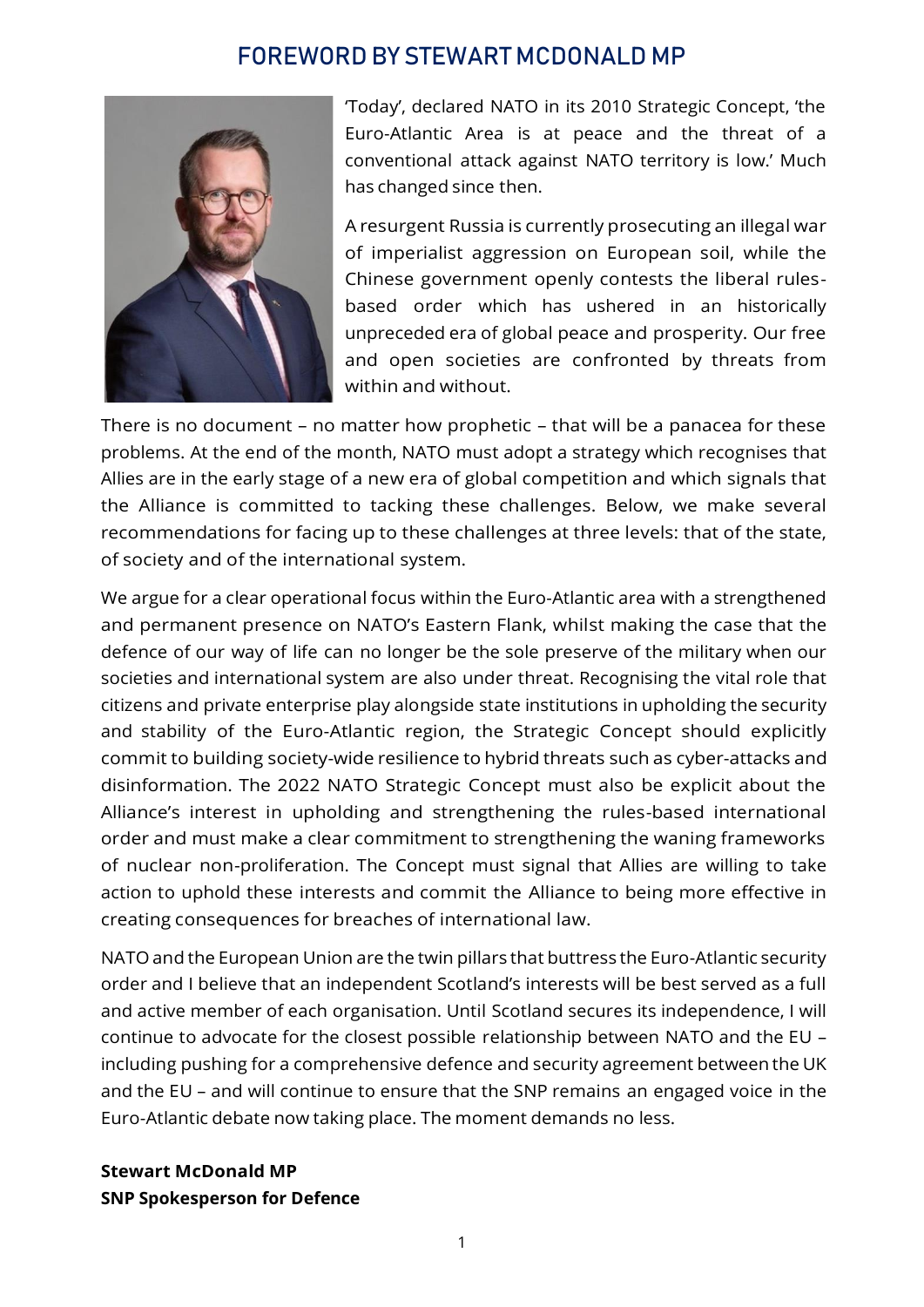# I. SUMMARY OF RECOMMENDATIONS

This paper calls for NATO to adopt a multi-scale approach to Euro-Atlantic security: protecting the populations and territories within the region, defending the free and open societies that safeguard our security, and strengthening the rulesbased order which provide a framework for peaceful international relations. These recommendations are summarised below.

#### STATE LEVEL

- 1. NATO should commit to increased investment in territorial defence
- 2. NATO should commit to an operational focus in the Euro-Atlantic area
- 3. NATO should explicitly recognise the challenges posed by non-military threats

#### SOCIETAL LEVEL

- 1. NATO should explicitly recognise the role societies play in ensuring the security and stability of the Euro-Atlantic area
- 2. NATO should commit to building societal resilience to hybrid threats
- 3. NATO should commit to protecting and promoting democracy within the Alliance

#### **SYSTEM LEVEL**

- 1. NATO should commit to strengthening nuclear non-proliferation efforts
- 2. NATO should set clear red lines regarding breaches of international law
- 3. NATO should lead the way in developing norms around the use of new technology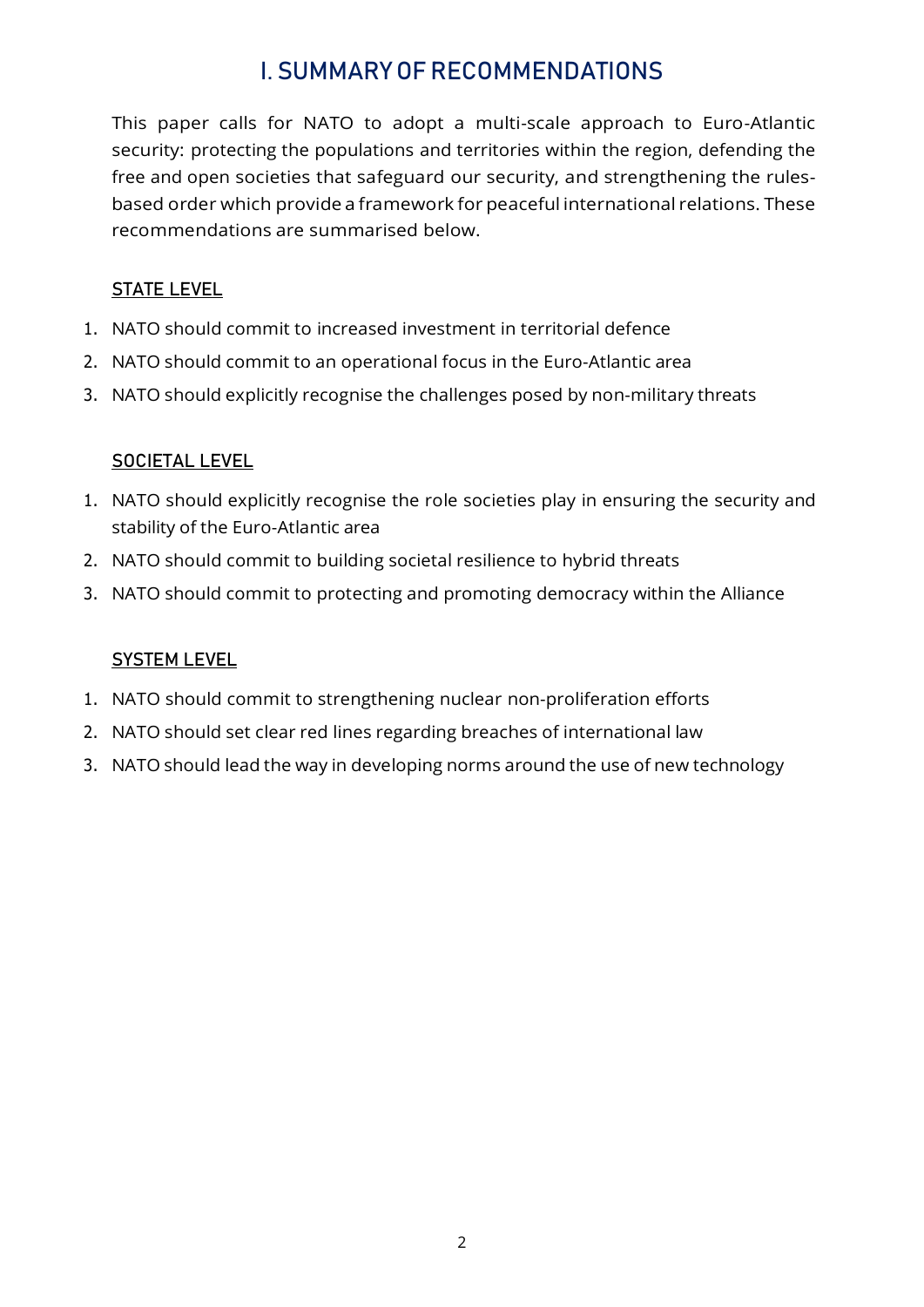# II. STATES

Twelve states signed the North Atlantic Treaty in 1949, agreeing to collectively shoulder the burden of guaranteeing their freedom and security. Below, we will argue that NATO must adopt a multi-scale approach to its collective defence, defending its societies and the international rules-based order as well as Allied territory. In this first section, however, we make three recommendations regarding conventional territorial defence that NATO should consider when updating its Strategic Concept.

- 1. NATO should commit to increased investment in territorial defence
- 2. NATO should commit to an operational focus in the Euro-Atlantic area
- 3. NATO should explicitly recognise the challenges posed by non-military threats

#### INVESTMENT IN TERRITORIAL DEFENCE

In November 2021, the UK Prime Minister stated that Allies *"have to recognise that the old concepts of fighting big tank battles on European land mass are over, and there are other, better things we should be investing in, in FCAS, in the future combat air system, in cyber, this is how warfare in the future is going to be."<sup>1</sup>* These words reflected UK Government policy, which shrunk the UK Armed Forces to their smallest size since the 1701 War of the Spanish Succession while investing more funding into the development and purchase of emerging military technology. While recognising the continued need to invest in maintaining technological superiority, the return of land war to the European continent should banish the illusion that future conflicts will be fought primarily in cyberspace or with autonomous weapons: an armoured capability must be a necessary element of any equipment plan designed to defend Europe. **The next decade must see an end to the era of cuts to the Armed Forces, both in terms of funding and personnel numbers.**

However, military capability should not solely be measured in numbers – whether in terms of head counts or state spending. Finland, for example, maintains a "legendary" military capability despite historically not meeting the 2 per cent spending commitment.<sup>2</sup> The Finnish Armed Forces are well-equipped, highly trained and deeply integrated into the society they serve (with one third of Finns serving as reservists in the Armed Forces) while their resilience model brings in business and civil society leaders to ensure that all citizens are able to play their part in defending the state during national crises. **While retaining the 2 per cent commitment – as a floor rather than a ceiling – the 2022 NATO Strategic Concept should commit Allies to building strong and resolute conventional militaries which are integrated into the societies they serve.**

<sup>&</sup>lt;sup>1</sup> House of Commons Liaison Committee, 'Oral [evidence](https://committees.parliament.uk/oralevidence/3007/default/) from the Prime Minister' (HC 835: November 2021), p. 34

<sup>2</sup> Dr Jonathan Eyal, quoted in Larissa Brown, ['Finland](file:///C:/Users/stewartmcdonald/Desktop/Defence/thetimes.co.uk/article/finland-brings-the-military-muscle-to-nato-g38bgxspm) brings the military muscle to Nato', *The Times,* 16 May 2022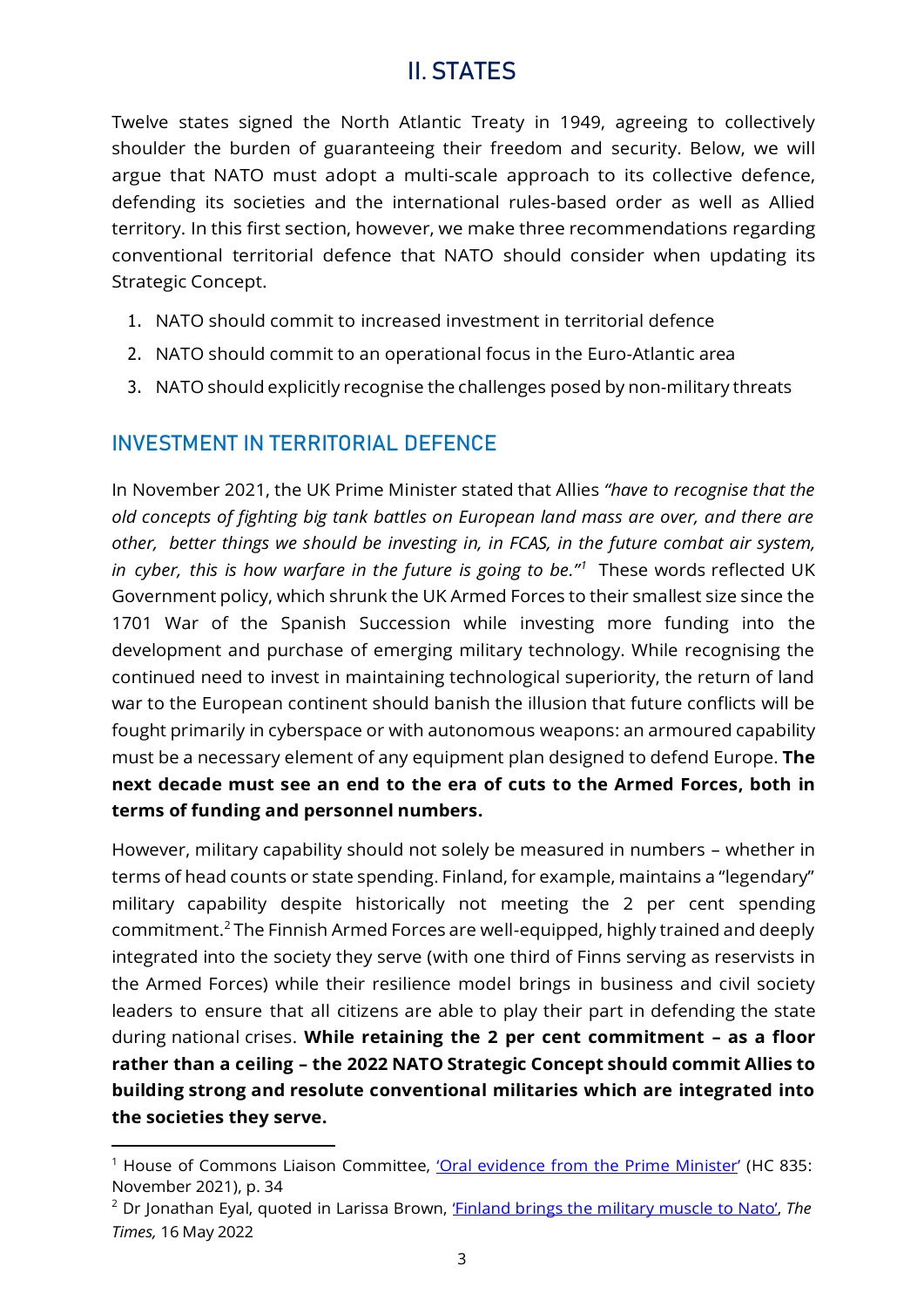# II. STATES

### AN OPERATIONAL FOCUS IN THE EURO-ATLANTIC AREA

International partnerships and operations outside of NATO territory can bring great value to the Alliance. Such partnerships are essential in a politically sensitive region such as the Arctic and High North, while intervention in Kosovo brought an end to an ethnic conflict marked by atrocities against civilian populations. However, outof-area operations in Libya caused *"political and economic collapse, inter-militia and inter-tribal warfare, humanitarian and migrant crises, widespread human rights violations, the spread of Gaddafi regime weapons across the region and the growth of ISIL in North Africa",* the legacy of the twenty-year operation in Afghanistan looks similarly disastrous.<sup>3</sup> These failures bring harm to innocent civilians, increase regional instability, damage the Alliance's legitimacy among Allied populations and provide easy fodder for hostile foreign states' information operations. **In its 2022 Strategic Concept, NATO should outline a clear commitment to an operational focus within the Euro-Atlantic area.**

In renewing this focus on operations in the Euro-Atlantic area, NATO should heed the requests and warnings of governments on the Alliance's Eastern Flank. As the Estonian President has noted:

*"The Russian-Georgian war in August 2008, when the Russian army invaded the Georgian cities of Gori and Poti just outside of South Ossetia, made the west flinch, but it was quickly forgotten. When countries on the eastern flank spoke of strengthening Nato's defences, some dismissed this as tedious complaining. The wake-up call came as late as 2014, when Russia annexed Crimea and started lending military support to the separatists in eastern Ukraine. People started to realise that perhaps there was some truth in the warnings issued by Poland and the Baltic states."<sup>4</sup>*

For too long Allies on NATO's Eastern Flank have been canaries in the Alliance's coalmine, their repeated warnings about Russian aggression and intervention in other states' domestic politics going largely unheeded. A permanent NATO presence along its Eastern Flank has strong political support from Allied governments in the region and from the US Chairman of the Joint Chiefs of Staff. <sup>5</sup> **NATO should fulfil the request of Allied governments along the Alliance's Eastern Flank for a strengthened and permanent presence in the region to create credible, visible and effective deterrence against invasion.**

<sup>&</sup>lt;sup>3</sup> House of Commons Foreign Affairs Committee, 'Libya: [Examination](https://publications.parliament.uk/pa/cm201617/cmselect/cmfaff/119/119.pdf) of intervention and [collapse](https://publications.parliament.uk/pa/cm201617/cmselect/cmfaff/119/119.pdf) and the UK's future policy [options](https://publications.parliament.uk/pa/cm201617/cmselect/cmfaff/119/119.pdf)' (HC 119: September 2016), p. 3

<sup>&</sup>lt;sup>4</sup> Alar Karis, 'Estonian [president:](https://www.ft.com/content/30d0f1fa-593e-4254-9e4e-e9de9e280b73) Nato must bolster its eastern flank before it's too late', *Financial Times*, 28 March 2022

<sup>&</sup>lt;sup>5</sup> Mark Milley, 'Milley Proposes Rotational Forces in [Permanent](https://www.defense.gov/News/News-Stories/Article/Article/2990320/milley-proposes-rotational-forces-in-permanent-bases-across-eastern-europe/) Bases Across Eastern Europe', Defense.gov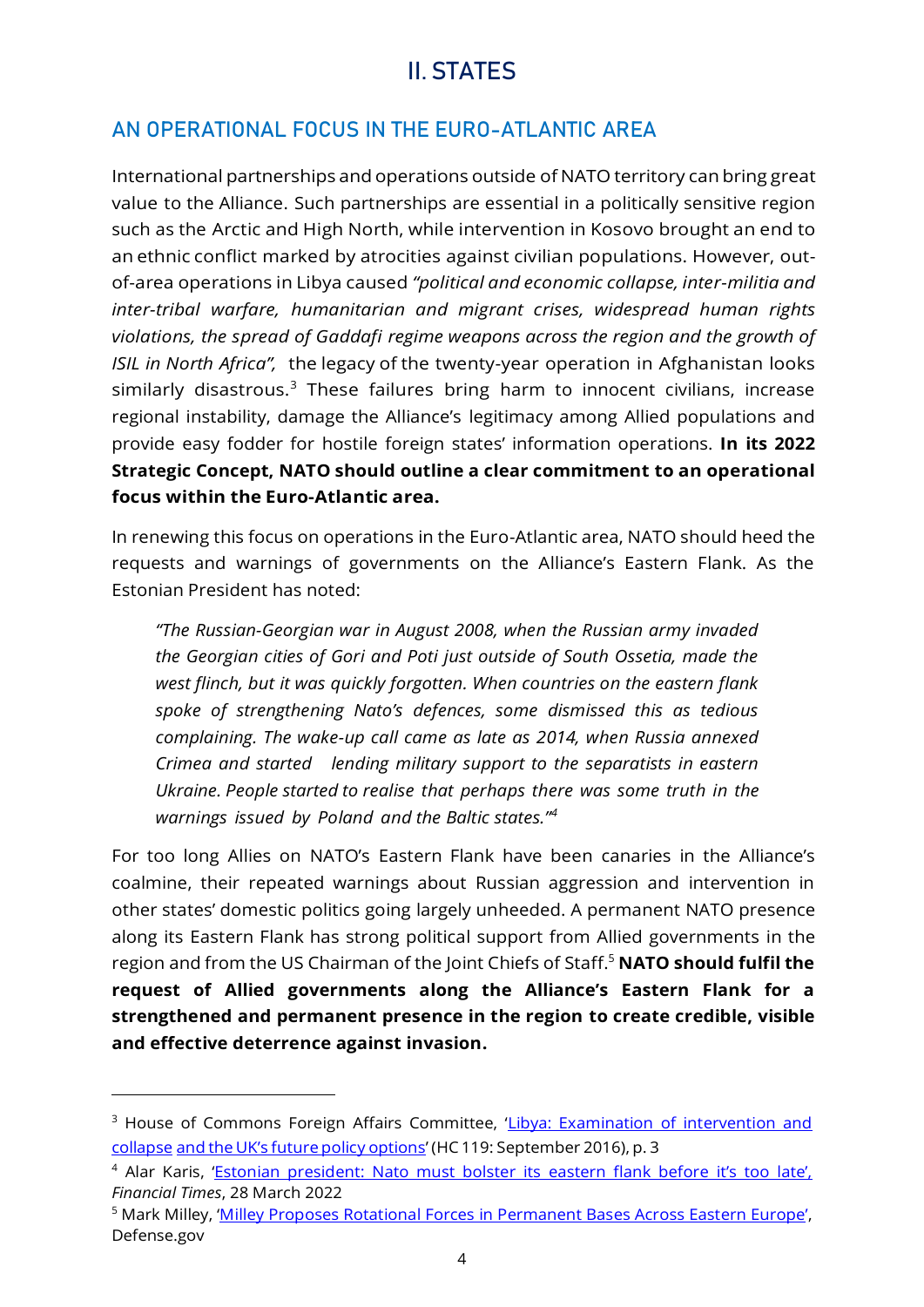# II. STATES

#### RECOGNISE THE CHALLENGES POSED BY NON-MILITARY THREATS

Climate change is one of the primary non-military threats that Allies face. NATO has recently begun to formally recognise its relationship with climate change, both as an institution which produces significant amounts of greenhouse gases and as a defensive alliance affected by an externalthreat which *"puts our resilience and civil preparedness to the test, affects our planning and the resilience of our military installations and critical infrastructure, and may create harsher conditions for our operations."<sup>6</sup>* **NATO should outline a realistic and ambitious target for the reduction of greenhouse gases by NATO institutions and operations.**

Regarding state-linked threats, NATO has taken welcome steps towards countering hybrid attacks since the adoption of its hybrid warfare strategy in 2015. However, national responses to such threats remain ad hoc and piecemeal across the Alliance. For example, the problem of information operations has garnered wildly different responses across the Alliance and even within states. In the United Kingdom, despite the clear threat of Russian disinformation and political influence campaigns targeting the UK, the Intelligence and Security Committee noted in its 2020 Russia Report that the issue of defending the UK's democratic processes has been *"something of a 'hot potato', with no one organisation recognising itself as having an overall lead"*. 7

And just as greater efforts may be made to integrate the Alliance's hybrid warfare strategy into domestic policy, so too should more be done to share best practice from individual Allies across the Alliance. For example, RESIST – the UK Cabinet Office's counter-disinformation toolkit, developed with Lund University's Institute for Strategic Communications and used to train over 500 communicators from over 20 countries – is a world leading framework which is only formally shared on a bilateral basis and not even with all NATO Allies. **NATO should commit to making greater efforts to facilitate interaction between domestic and Alliance policymakers in countering hybrid threats, while the 2022 Strategic Concept should clearly outline NATO's role in dealing with Russian and Chinese actions that fall between conflict, crisis, and peace.**

At the international level, NATO and the European Union have a unique relationship based on shared values and shared interests. **In seeking to protect these shared interests, NATO and the EU should seek every opportunity for greater collaboration and sharing the burden of tackling common threats to the Euro-Atlantic area. In this spirit, the UK Government should seek to sign a defence and security agreement with the European Union.**

<sup>6</sup> NATO, Brussels Summit [Communique,](https://www.nato.int/cps/en/natolive/news_185000.htm?selectedLocale=en) 14 June 2021, paragraph 58

<sup>&</sup>lt;sup>7</sup> Intelligence and Security Committee of Parliament, [Russia,](https://isc.independent.gov.uk/wp-content/uploads/2021/03/CCS207_CCS0221966010-001_Russia-Report-v02-Web_Accessible.pdf) 21 July 2020, p. 7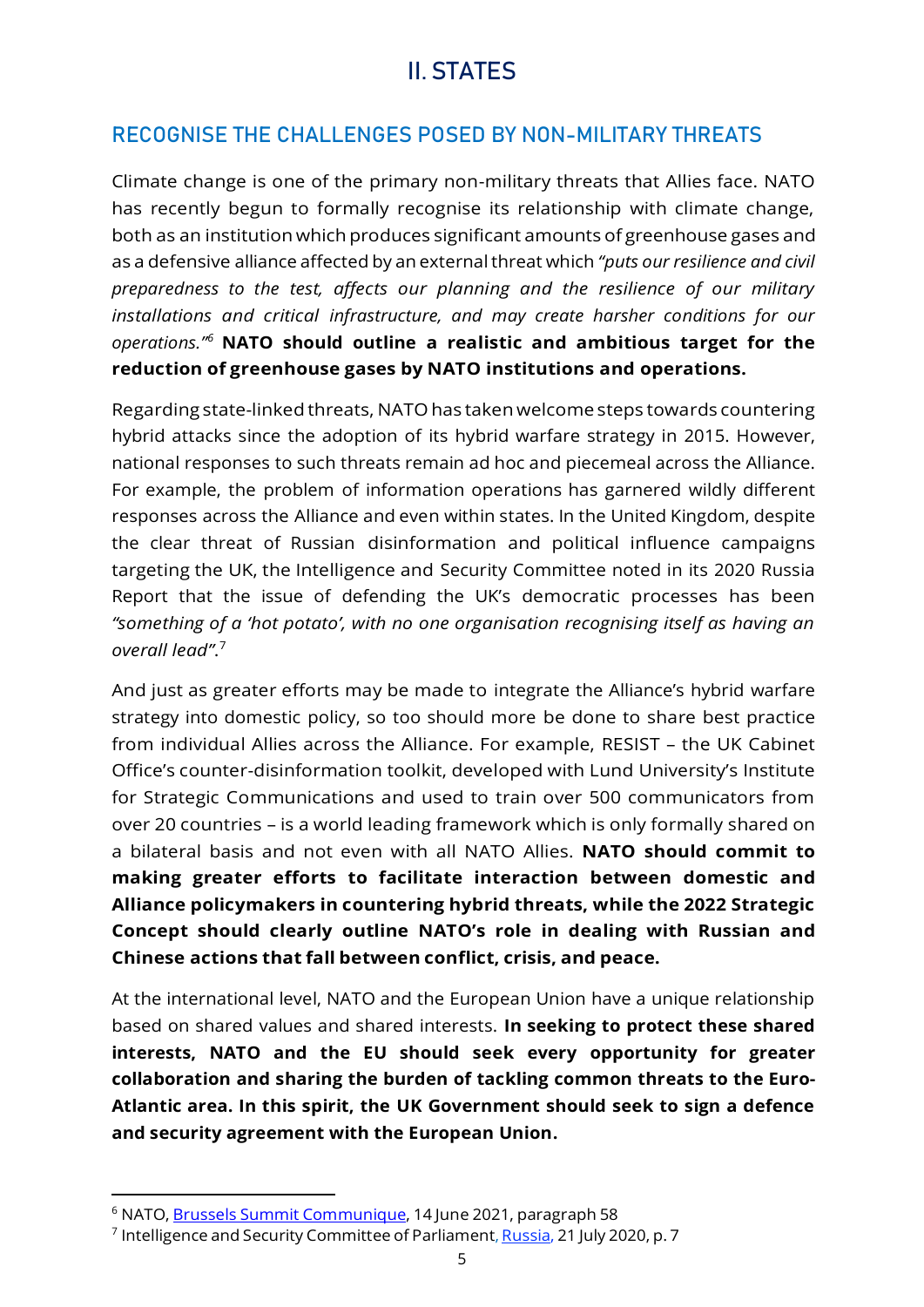# II. SOCIETY

Globalisation and technological developments have transformed the nature of conflict since the North Atlantic Treaty was signed in 1949: today, societies themselves have become targets for hostile powers, with private citizens and democratic institutions facing attack alongside state institutions and military actors. Recognising this, Allies should develop the resilience of their civilian populations and institutions with the same tenacity as they work to strengthen military capability. While the previous section focused on the military activity of NATO and its member states – the traditional domain of security – this section will make three recommendations which aim to put domestic societal resilience on par with conventional military defence:

- 1. NATO should explicitly recognise the role societies play in ensuring the security and stability of the Euro-Atlantic area
- 2. NATO should commit to building societal resilience to hybrid threats
- 3. NATO should commit to protecting and promoting democracy within the Alliance

# RECOGNISING THE ROLE OF SOCIETIES

Article III of the North Atlantic Treaty commits its signatories to *"maintain and develop their individual and collective capacity"* to defend themselves. This commitment should go beyond states and their Armed Forces: it should be understood to include the individual and collective capacity of societies to resist external coercion and influence. The democratisation of defence – making everyone aware of their role in protecting national security – is the best bulwark against threats to liberal democratic societies and the principles upon which NATO was founded. **NATO's 2022 Strategic Concept should adopt a twin track approach to the principle of collective defence, which expands the Article III commitment to recognise the vital role that citizens, private enterprise and non-military state institutions play in upholding the security and stability of the Euro-Atlantic region.**

# BUILDING SOCIETAL RESILIENCE

Following the 2016 Warsaw Summit, Allied leaders committed to building state resilience by agreeing seven 'baseline requirements' for civil preparedness:

- 1. assured continuity of government and critical government services
- 2. resilient energy supplies
- 3. ability to deal effectively with uncontrolled movement of people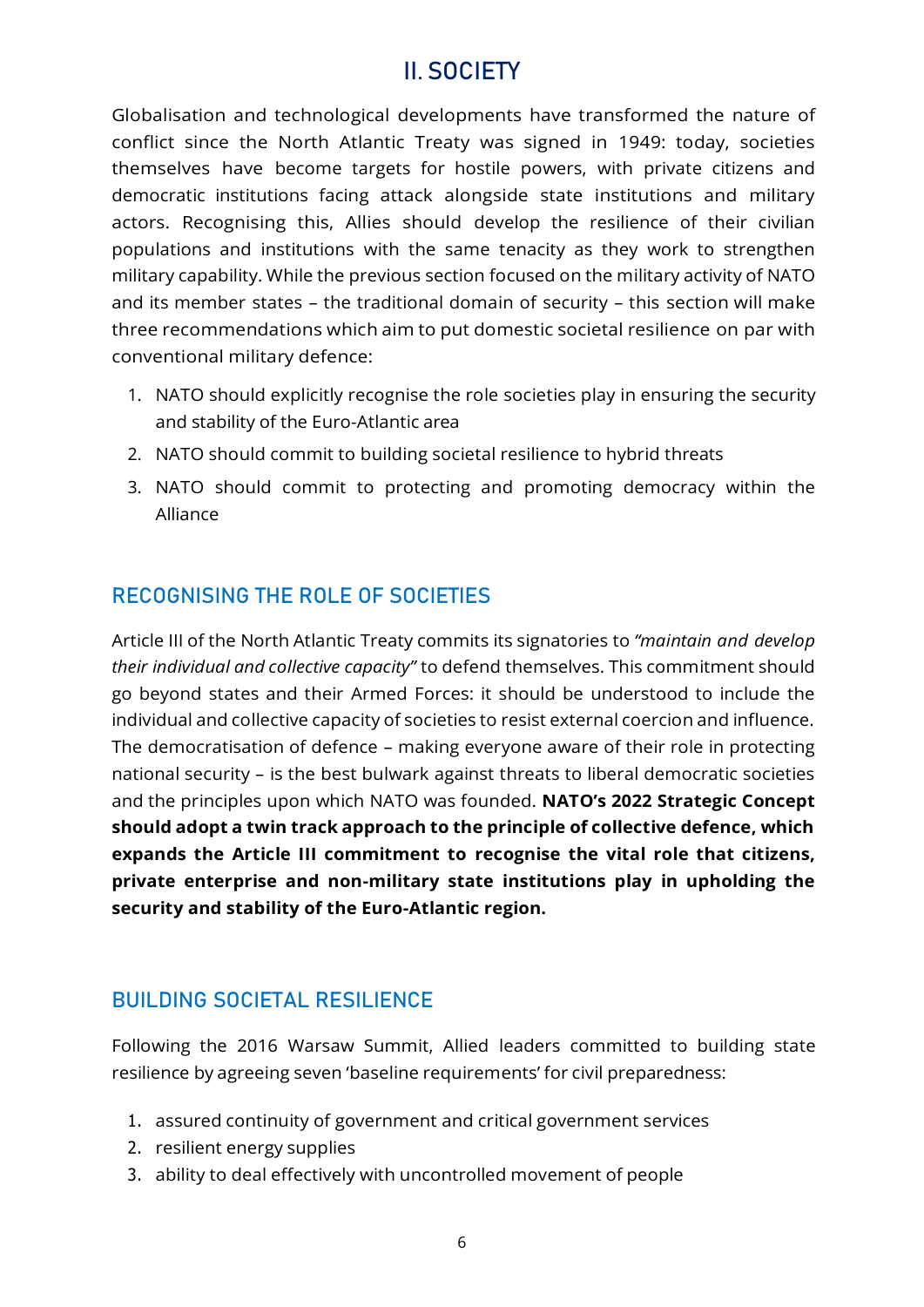- 4. resilient food and water resources
- 5. ability to deal with mass casualties
- 6. resilient civil communications systems
- 7. resilient civil transportation systems

While the declaration states that NATO now faces a 'broader and evolving range of military and non-military security challenges', this drive to build resilience remains nonetheless bound to state-centric view of international security. As the past few years have shown, domestic and foreign mis- and disinformation poses a threat to national security from within: reports of citizens attempting to destroy 5G phone masts in the UK illustrate how this can begin, while the 2021 attack on the UnitedStates Capitol represents a cautionary taleof howit canend.**Recognising the vital role that private citizens and institutions have in protecting their societies, the 2022 Strategic Concept should explicitly commit states to building resilience to hybrid threats among private citizens and institutions as well as among state institutions.**

#### PROTECTING AND PROMOTING DEMOCRACY WITHIN THE ALLIANCE

As Moscow and Beijing seek to expand their influence beyond their borders, liberal democracies must take active measures to defend and strengthen their democratic institutions. There is much work to be done: in recent years NATO Allies have also undermined democratic processes, institutions, and the rule of law in their home countries. In 2019, the NATO Parliamentary Assembly proposed the creation of a Centre within NATO supporting Allied efforts to strengthen democratic resilience – a recommendation also backed by the independent Group of Experts on NATO 2030. In its own set of recommendations for the 2022 NATO Strategic Concept, the NATO PA suggested that NATO create *"a Democratic Resilience Centre within NATO Headquarters to serve as a resource and a clearinghouse of best practices and cross-fertilisation on democratic benchmarks available to member, partner, and aspirant states upon request."<sup>8</sup>* This is a recommendation we also endorse. **The 2022 Strategic Concept must also explicitly recognise democratic backsliding as a threat to the resilience and security of the Alliance and should include a proposal to establish an internal body or ombudsman responsible for addressing democratic backsliding in Member states.**

<sup>&</sup>lt;sup>8</sup> NATO Parliamentary Assembly, ['Contribution](https://www.nato-pa.int/content/contribution-natos-new-strategic-concept#%3A~%3Atext%3DThe%202022%20Strategic%20Concept%20must%2Cof%20a%20Democratic%20Resilience%20Centre.%26text%3DThe%20NATO%20PA%27s%20contribution%20urges%2CResilience%20Centre%20within%20NATO%20Headquarters) to NATO's New Strategic Concept', February 2022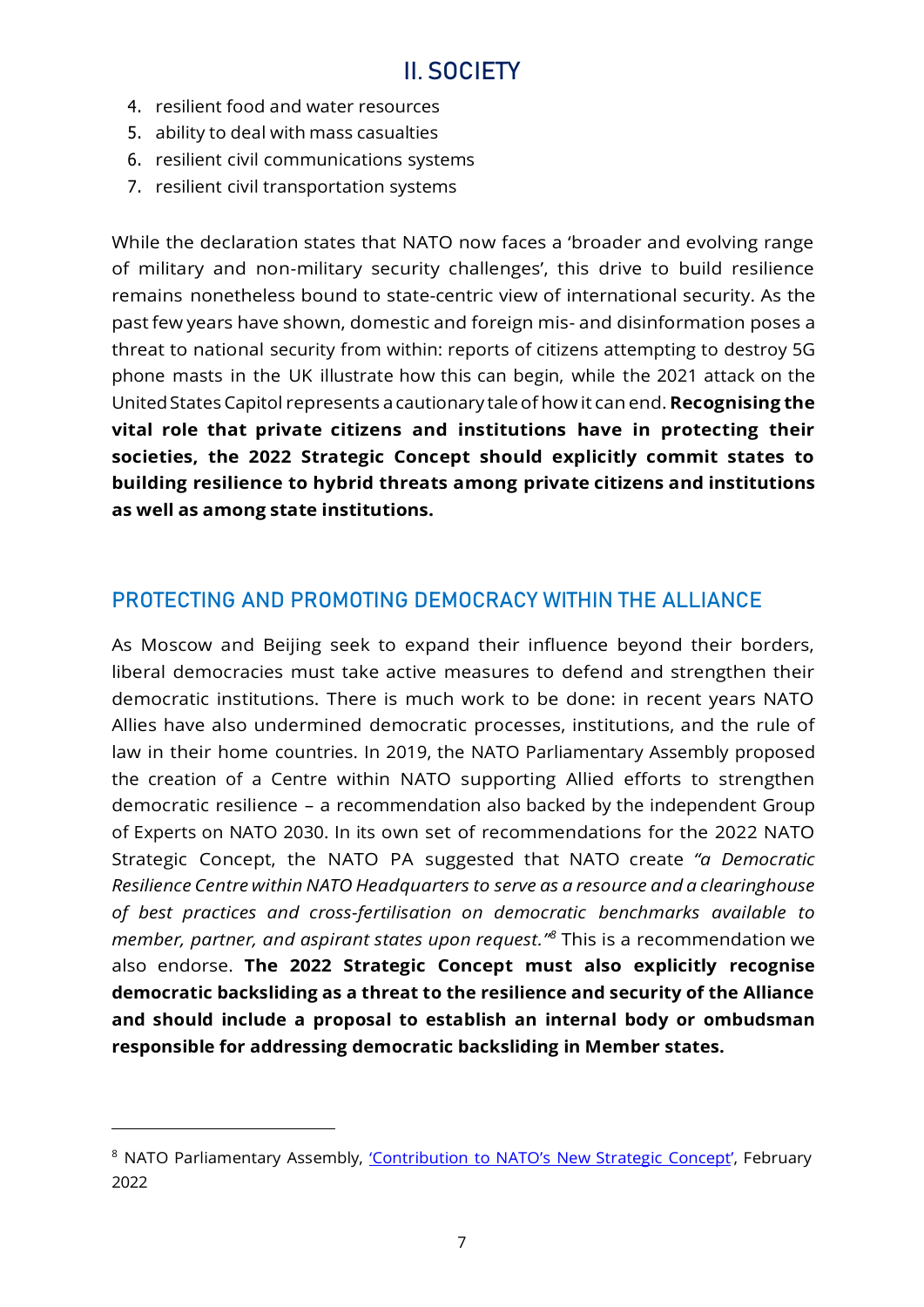# III. SYSTEM

It is not only states and societies which face an increased treat from hostile powers, but the international rules-based order itself. The Russian government has spent years explicitly pushing at the boundaries of this order while the Chinese government looks set on creating a parallel architecture of global economic governance and security collaboration. If the liberal rules-based order is to endure, it must be strengthened from within and demonstrate its essential value to states across the world.

This section will highlight three areas in which NATO should focus its efforts to shore up the international rules-based order:

- 1. NATO should commit to strengthening nuclear non-proliferation efforts
- 2. NATO should set clear red lines regarding breaches of international law
- 3. NATOshould lead the way indeveloping norms around the use of newtechnology

#### STRENGTHENING NUCLEAR NON-PROLIFERATION EFFORTS

The international architecture of nuclear arms control was once a cornerstone of the rules-based order; today only the "New START" agreement remains of what was once a comprehensive system of arms control treaties. When this agreement expires in 2026, it looks unlikely to be replaced. With all ofthe nuclear-armed states increasing or upgrading their arsenals and giving nuclear weapons a more prominent role in their military strategies, there are clear indications of a general erosion in global efforts to prevent the proliferation of nuclear weapons. Equally worrying is the sharpening of nuclear rhetoric and the use of nuclear weapons for domestic political positioning, as exemplified by a recent interaction between the UK Defence Secretary and an opposition MP:

Opposition MP: After the conference on disarmament in March, the UK representative said that while the situation in Ukraine would clearly have an impact on countries' security calculations, it also "makes it more important than ever for the international community to revitalise our commitment to arms control and disarmament." Can the Secretary of State tell us what discussions he has had with his NATO counterparts since then on reinvigorating multilateral nuclear disarmament talks?

Defence Secretary: None.

This statement and sentiment stand in stark contrast to the tone adopted by Secretary General Stoltenberg when he addressed the NATO Conference on Arms Control and Disarmament, stating that: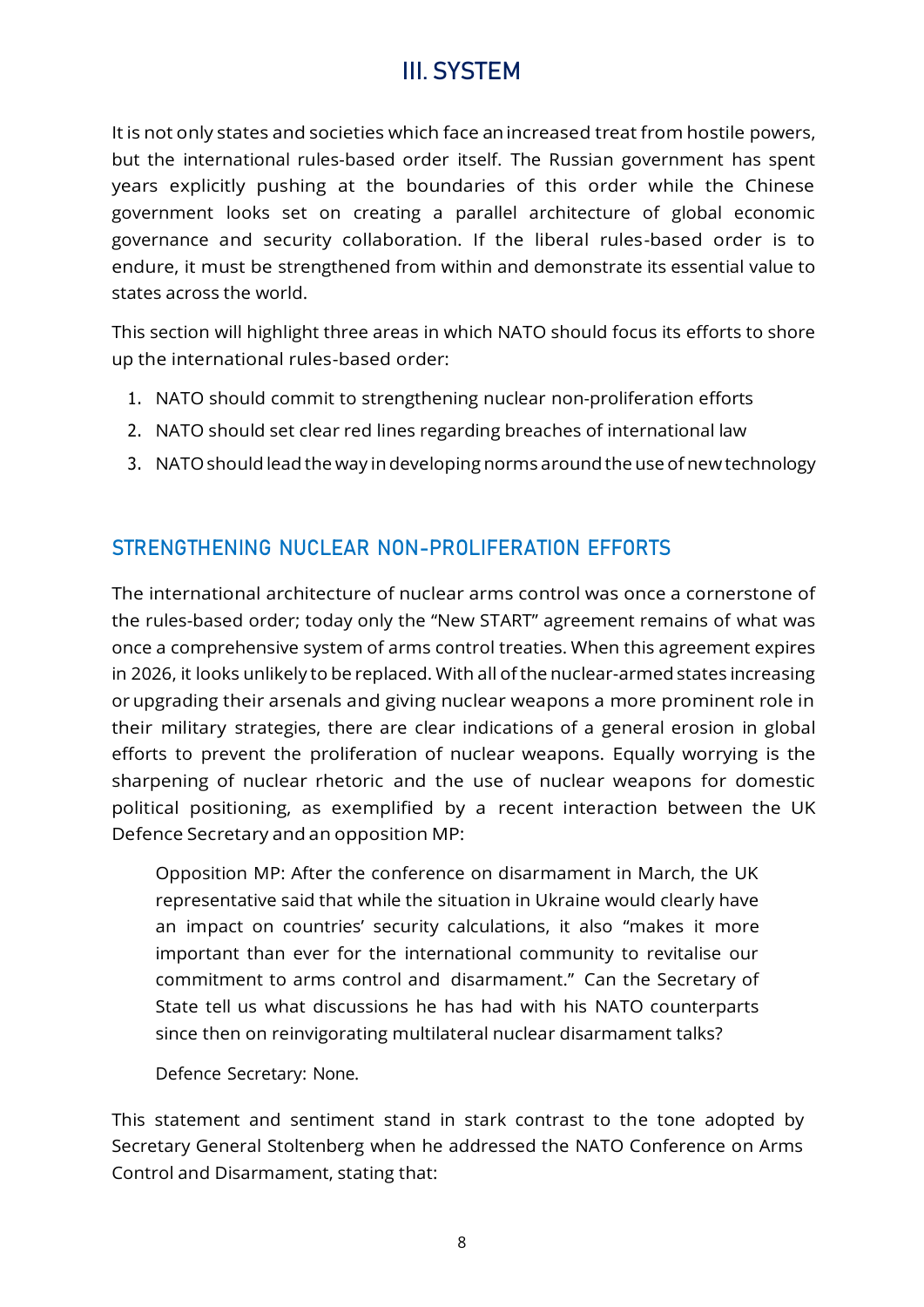# III. SYSTEM

*"NATO's goal is a world without nuclear weapons. And the Non-Proliferation Treaty is the only way to achieve this. The fundamental bargain of the NPT remains sound: that all states will work towards general and complete disarmament – to a world without nuclear weapons. All states will work to prevent the spread of nuclear weapons."<sup>9</sup>*

The SNP oppose the development and use of nuclear weapons and strongly support this statement from NATO's Secretary General voicing his commitment to working towards a world without nuclear weapons. It is therefore disappointing that, following this clear and unequivocal statement, the UK Government has lifted the ceiling on its nuclear weapons arsenal and appears to be using nuclear proliferation as a rhetorical tool to position themselves as credible on national security issue vis-àvis opposition parties. **The 2022 Strategic Concept must explicitly outline the role that the Alliance and its member states have to play in protecting and enhancing the infrastructure of nuclear disarmament and working to create the conditions for a nuclear-free world. It should make clear that nuclear proliferation is not in the long-term best interests of Allied states or the rulesbased international order.**

#### SETCLEAR RED LINESON BREACHES OF INTERNATIONAL LAW

The attempted murder of Sergei Skripal – the first offensive use of a nerve agent on Alliance territory since NATO's foundation – resulted in the largest co-ordinated expulsion of Russian diplomats from Western countries since the Cold War. As Secretary-General Stoltenberg noted, these expulsions sent a '*clear and very strong message there is a cost to Russia's reckless actions." <sup>10</sup>* Welcome as those expulsions were, the statement that Russia had 'underestimated NATO's resolve' should be acknowledged as a failure to signal this resolve in advance. **The 2022 NATO Strategic Concept must be explicit about the Alliance's interest in upholding and strengthening the rules-based international order. It must signal that Allies are willing to take action to uphold this interest and commit to being more effective in creating consequences for breaches of international law.**

As well as signalling its willingness to uphold and protect existing international law, the Alliance must also be proactive in updating its position in new domains such as cyber and space. The 2014 Wales Summit Declaration issued by Allied governments

<sup>&</sup>lt;sup>9</sup> NATO, 'Speech by NATO Secretary General [Stoltenberg](https://www.nato.int/cps/en/natohq/opinions_169930.htm) at the High-level NATO Conference on [Arms Control and Disarmament](https://www.nato.int/cps/en/natohq/opinions_169930.htm)', 23 October 2019

<sup>&</sup>lt;sup>10</sup> Quoted in Patrick Wintour, 'Nato expels seven staff from Russian [mission](https://www.theguardian.com/uk-news/2018/mar/27/russia-to-respond-harshly-to-us-expulsion-of-diplomats) over Skripal [poisoning',](https://www.theguardian.com/uk-news/2018/mar/27/russia-to-respond-harshly-to-us-expulsion-of-diplomats) *The Guardian*, 27 March 2018